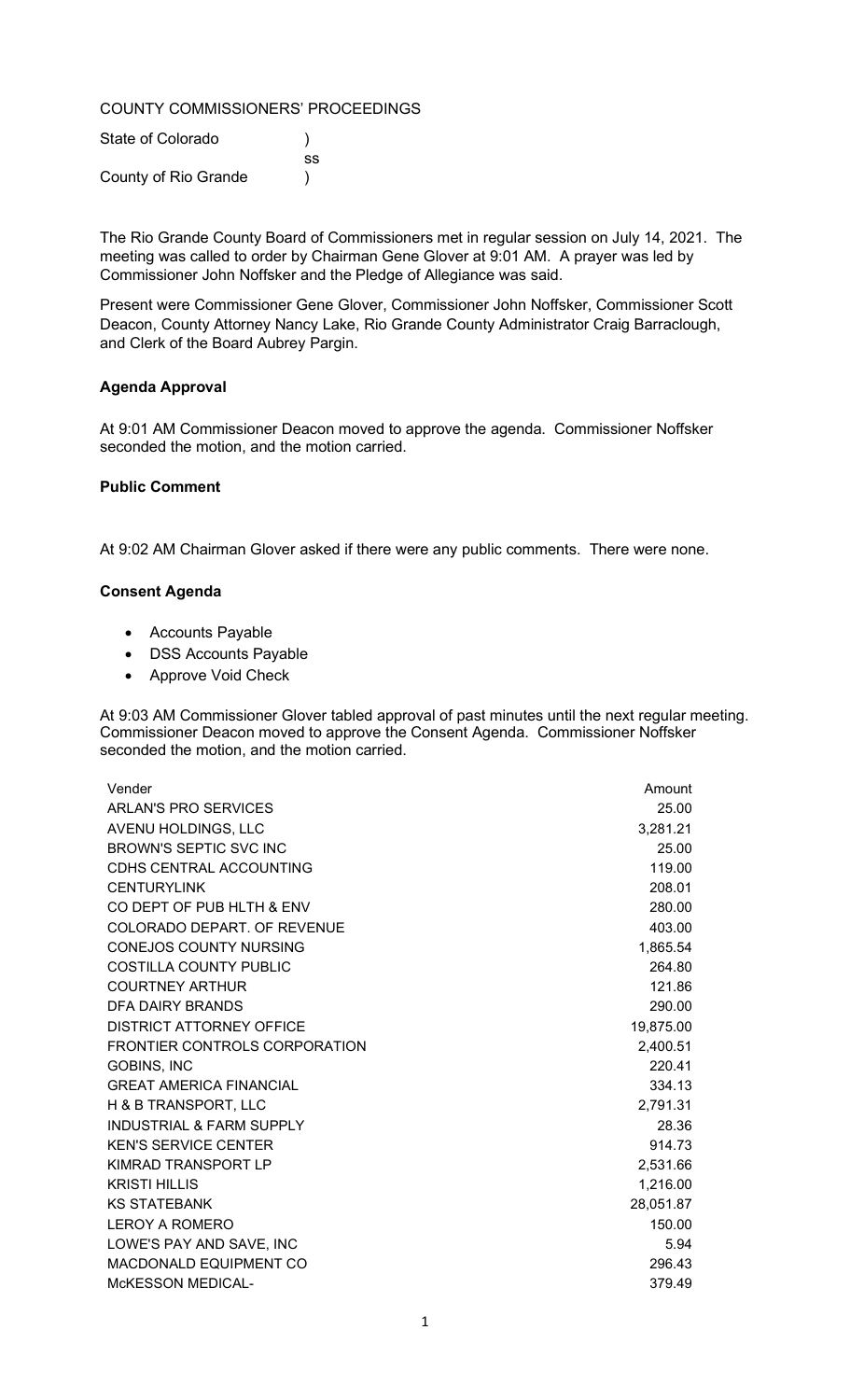| MDS WASTE & RECYCLE, INC          | 90.00      |
|-----------------------------------|------------|
| MONTE VISTA COOPERATIVE           | 83.75      |
| MYERS BROTHERS TRUCK AND TRACTOR, |            |
| <b>INC</b>                        | 8.38       |
| NANCY N. LAKE                     | 6,608.75   |
| O & V PRINTING, INC               | 356.62     |
| PRO COM, LLC                      | 148.00     |
| RECOVERY MONITORING SOLUTIONS     | 523.00     |
| <b>RIO GRANDE COUNTY</b>          | 11,437.53  |
| ROCKY MOUNTAIN PLUMBING           | 31.56      |
| S & S DISTRIBUTION, INC           | 64.00      |
| SHAMROCK FOODS COMPANY            | 5,254.60   |
| <b>SLV PARTS, INC</b>             | 20.99      |
| <b>STAPLES BUSINESS CREDIT</b>    | 553.25     |
| SYN-TECH SYSTEMS, INC             | 61.00      |
| <b>TASC</b>                       | 195.24     |
| <b>TERMINIX PROCESSING CTR</b>    | 60.00      |
| THYSSENKRUPP ELEVATOR             | 904.94     |
| UNITED REPROGRAPHIC               | 132.00     |
| <b>VALERO MARKETING</b>           | 46,204.55  |
| VALLEY LUMBER AND SUPPLY, INC     | 49.03      |
| VALUEWEST, INC                    | 3,000.00   |
| <b>VERIZON WIRELESS</b>           | 2,050.36   |
| <b>VERIZON WIRELESS</b>           | 494.96     |
| <b>VERIZON WIRELESS</b>           | 41.35      |
| <b>VERIZON WIRELESS</b>           | 271.69     |
| <b>VERIZON WIRELESS</b>           | 350.53     |
| <b>VERIZON WIRELESS</b>           | 180.49     |
| <b>VICTIM ASSISTANCE FUND</b>     | 119.00     |
| <b>WAGNER EQUIPMENT</b>           | 1,004.51   |
| WALL, SMITH, BATEMAN, INC         | 31,770.00  |
| <b>WASTE MANAGEMENT-</b>          | 315.90     |
| <b>WEX BANK</b>                   | 78.59      |
| <b>WEX BANK</b>                   | 670.62     |
| <b>WEX BANK</b>                   | 24.13      |
| <b>WEX BANK</b>                   | 973.04     |
| WORLD FUEL SERVICES, INC          | 904.49     |
| <b>XCEL ENERGY</b>                | 2,088.98   |
| <b>XCEL ENERGY</b>                | 3,022.16   |
| <b>XCEL ENERGY</b>                | 6,102.57   |
|                                   | 192,329.82 |

# County Official and Department Head Reports

At 9:04 AM Patrick Sullivan, Road and Bridge Department, presented his report for the month of June. He reported that his department put a leveling course for two miles on County Road 3 East. They patched over the concrete box on County Road 1 South, and started roadside mowing. His department completed grading on Schedule A roads in the South Fork area, and also completed several culvert repairs. Maintenance at the Del Norte pit was completed. A retirement reception was held for Roy Paulson. Mr. Sullivan stated that he is struggling to get performance grade asphalt. Proposed work for his department is to begin "skin" patching projects, and to continue grading, and mowing. His department also plans to deliver bleachers for the South Fork Rodeo and Logger Days. There was discussion on vehicle counts being done, and the difficulty of doing a vehicle count on a gravel road. Mr. Sullivan also stated that there is a right-of-way issue between two parties on County Road 9 South. He stated that it is a civil issue between two people, and a 15-mph sign was put below the dead-end sign on County Road 9 South. There was discussion on a possible work session in the future to discuss the McMullen Building.

At 9:14 AM Randy Kern, Building Department, presented his report for the month of June. Mr. Kern stated that in June, 24 building permits and four building permit extensions were issued.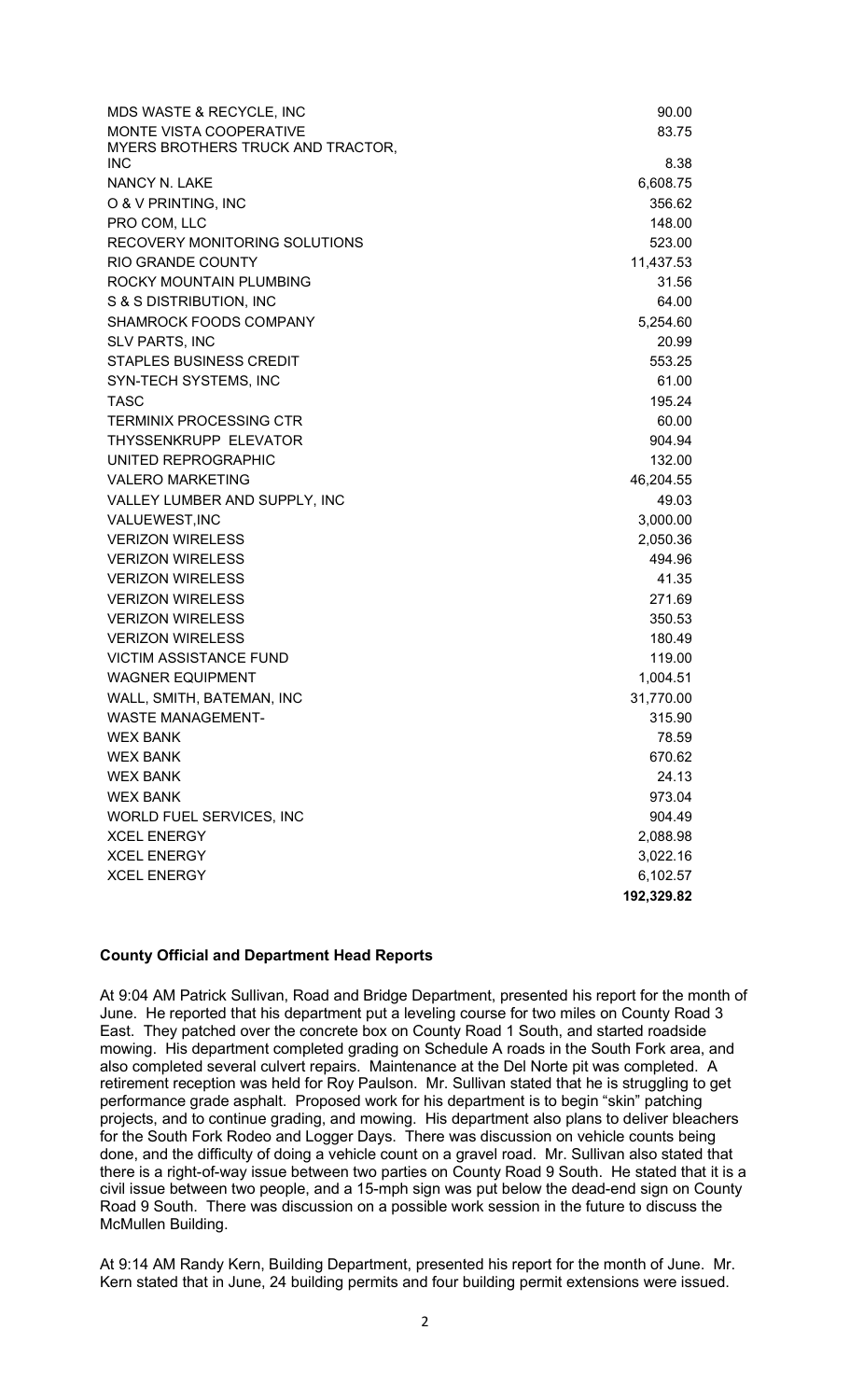Three Onsite Wastewater Treatment System (OWTS) permits were issued, and one new address assignment. He said that he performed 59 inspections, completed 21 plan reviews, and issued seven certificates of occupancy. Mr. Kern reported that he completed OWTS quarterly surcharge reports and submitted it to the Colorado Department of Public Health and Environment (CDPHE). Building permit revenue was discussed and Mr. Kern anticipates that the same amount of revenue will be generated in the second half of the year. He stated that single family dwelling construction remains steady with three new permits in June, and one new manufactured home for a single family. Only one new commercial building permit was issued, however, plans are approved and the check has been received for the two new buildings at the Monte Vista Coop. Mr. Kern reported that Elaine Brown, office assistant, and Ken Van Iwaarden, part time inspector, did an excellent job of keeping his department running smoothly during his absence at the end of June. Commissioner Noffsker stated that he received a constituent call and they reported that Ms. Brown and Mr. Van Iwaarden did a great job. Ms. Lake also reported that the Building Department is very professional and came out within 24 hours of her call. Mr. Kern asked about the progress on Land Use filings. Ms. Lake reported that the Buffington case went to court on Monday. There was discussion of a different case that might result in the filing of spurious liens.

# General Business

At 9:33 AM Mr. Barraclough asked the Board for approval of services for IT vulnerability testing by Tobin, Dawsey & Co., LLC. He stated that this service is \$6,500 annually and includes monthly reports on vulnerabilities. Mr. Barraclough reported that Tyler Tobin found minor vulnerabilities last year and he worked well with WSB to fix the problems. Mr. Barraclough said that he also talked to WSB and they do have this service, but they recommend a third party. Commissioner Noffsker said that there was an attempted breach a year ago and Mr. Tobin did not help out during that situation. Commissioner Glover said that last year Mr. Tobin caught a couple vulnerabilities in the Sheriff's Department. Mr. Tobin reported to Mr. Barraclough that when a weakness is found he comes in, fixes it, and educates people. Mr. Barraclough stated that it is probably better to have a third party and Ms. Lake agreed. He also said that this service will renew November 30, 2021. Ms. Hill stated that this service should already be in the annual budget. Commissioner Noffsker expressed concerns and stated that the County needs to more clearly define the working relationship with Mr. Tobin, and find out when the County needs WSB and when the County needs Mr. Tobin. Ms. Lake recommended a "statement of work" from Mr. Tobin. Commissioner Glover said that a decision will be made at the next meeting.

At 9:46 AM Deborah Entz, Department of Human Resources, was present to discuss contracting with the Employer's Council. Ms. Entz asked the Commissioners for approval to hire Employers' Council to do a Wage and Position Survey to address the gaps in position classifications, pay grades, and steps. She stated that this has been an ongoing problem since she started working for the County and that last week there were issues created that could have been prevented if classifications were in place. All eight steps would cost \$13,650, and she believes that this would be well worth it. There was discussion on comparing salaries and wages with other counties or the state and how the current pay grade system is. Ms. Kern said that this is a state wide problem, and there are many vacancies in other counties. She also said that she thinks that the pay grade system needs to be updated and a reclassification study done so it helps in classifying employees and where wages fit. Commissioner Glover said that he had a Zoom meeting with Employers Council and the goal is to bring in new employees, but not disenfranchise current employees. Ms. Entz and Commissioner Glover agreed that this would help the County long term. Commissioner Noffsker asked Cindy Hill, Rio Grande County Clerk, as an elected official if she thought this should be done. Ms. Hill said that she thinks this needs to be done. She also said that no step raises were done in two years for current employees. Ms. Lake stated that she thinks that this cost could be covered by COVID-19 relief money. Commissioner Noffsker moved to approve the Employers' Council to do a Wage and Position Survey to address the gaps in position classifications, pay grades, and steps at a cost of \$13,650. Commissioner Deacon seconded the motion, and the motion carried. Mr. Barraclough recommended each Department follow up with this. Dr. Kolawole Bankole, Rio Grande County Public Health Department Director, said that he recommends that they work with each department and discuss and review what is applicable to all departments. Ms. Lake recommended a review of each employee and what they are actually doing, not just what is in their job description. Ms. Entz said that she will figure out a time to meet with the Employers' Council. There was also discussion on classifications County wide, recruiting potential employees to a rural area, and marketing to attract potential employees.

At 10:09 AM Commissioner Glover removed items "C – Sales in the County" and "D – McMullen Building" from the agenda.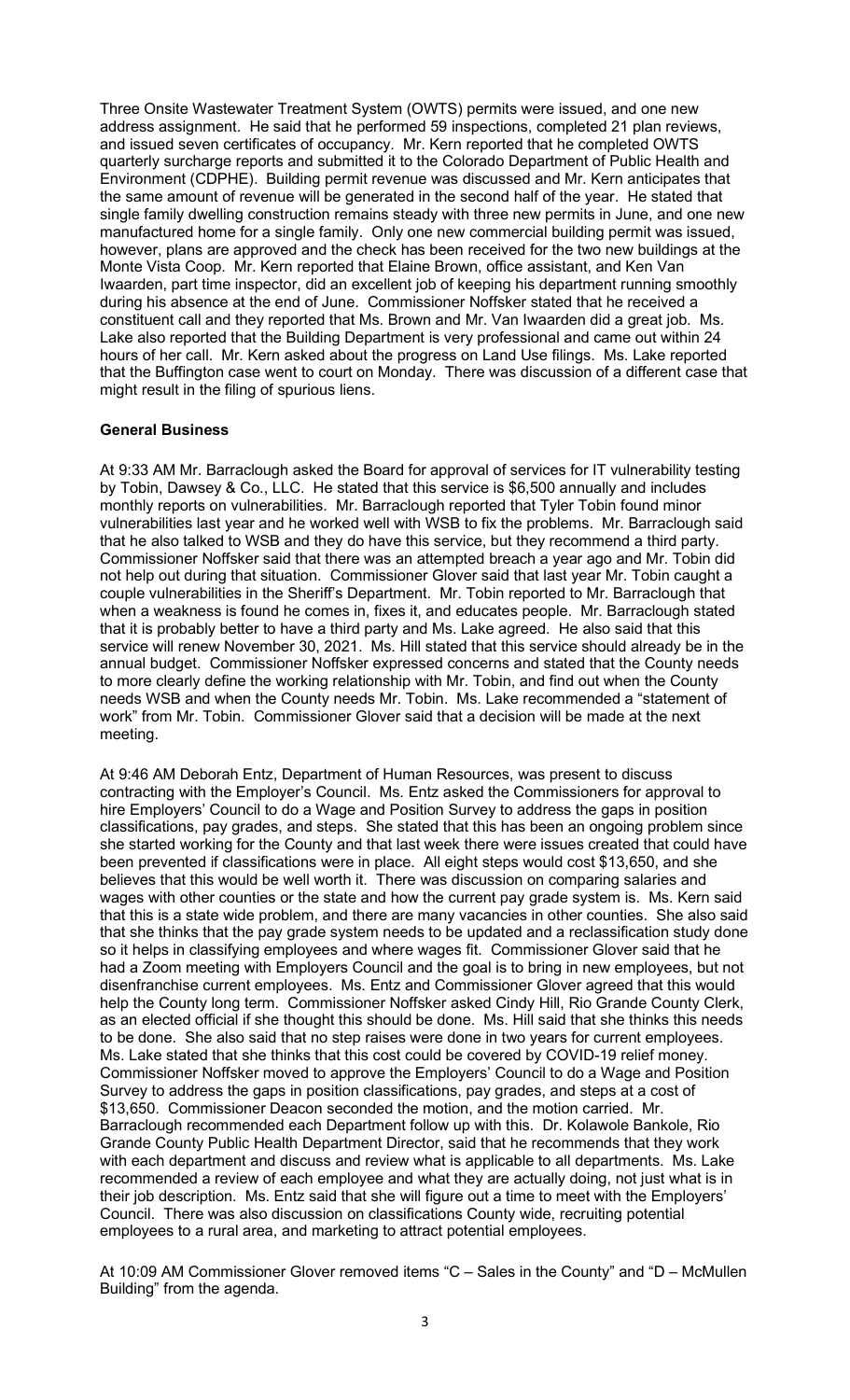At 10:09 AM there was discussion from Ms. Kern and Dr. Bankole on the time mentioned for the letter sent for the open hearing. The time in the letter stated 9:00 AM.

# Actions as the Board of Health

At 10:09 AM Commissioner Deacon moved that the Board move in to the Board of Health. Commissioner Noffsker seconded the motion and the Board moved in to the Board of Health.

At 11:27 AM the Board reconvened as the Board of County Commissioners.

Commissioner Noffsker moved to draft a resolution on behalf of the Board of County Commissioners designating the Public Health Director, Dr. Bankole, as the Fiscal Agent Representative for the Health Care Coalition (HCC). Commissioner Deacon seconded the motion, and the motion carried. Ms. Lake recommended a dual resolution as the Board of Health and also the Board of County Commissioners.

### Commissioners and Administrator Updates

At 11:41 AM Commissioner Deacon reported that he met with San Luis Valley Television, Inc. on San Antonio Mountain. He toured the site and learned that it is all digital and they put out 30 free channels. The County donates \$5,800 towards this service. Mineral County is the only county in the SLV that is not involved in this. Commissioner Deacon said that they sell antennas online for \$75 or directly through the company. Commissioner Glover recommended putting this on the next agenda and supporting this, because it has been supported in the past. Commissioner Deacon said he also met with the SLV Housing Coalition Committee via Zoom last month.

At 11:49 AM Commissioner Noffsker asked where the County was in the American Recovery Plan (ARP) funding cycle. Ms. Lake said by August 1, 2021 the Administrator needs to have a list with estimated project expenditures. Ms. Lake said she has a tentative list of suggestions that have been brought up. Suggestions include Public Health revamp, jet A fuel at the Airport, Administration Office revamp, Sheriff's Office revamp, DSS front lobby revamp, restoration at Summitville, and athletic fields water system repairs. Ms. Lake also recommended increasing estimated costs on building projects by 30% because of increase in cost of building supplies.

Commissioner Glover said that Marty and Bonnie Asplin, Upper Rio Grande Economic Development Corporation (URGED) are stepping down from their roles. Commissioner Glover met with the Town of South Fork and learned that there are four restaurants under contract to open, and all the campgrounds are full in South Fork. Commissioner Glover said that 1874 Distilling is open at the Windsor in Del Norte and that it is great to see all the restaurants in Del Norte so busy.

Commissioner Noffsker said that he is concerned about accuracy of assessor maps. He has been looking at maps of Summitville and the boundaries are unclear. He stated that there are some vandalism issues at Summitville, carvings into buildings, and that there are no signs up to tell people not to. Commissioner Noffsker is wondering if there are CTF or ARP funds that could help restore Summitville.

Mr. Barraclough said that he talked to J.J. Mondragon, County Assessor, and that the GIS software is fully capable of doing work for the County. Mr. Barraclough said he has past knowledge and experience working with software and boundary lines and he is happy to help in looking at boundary lines in the county. He also said that Bill Dunn came in and he thought he did have information on airport leases, and he is willing to bring it in. Mr. Barraclough said he will be meeting with Christy Dune, Department of Local Affairs (DOLA), and he switched membership from Government Funded Officers Association (GFOA) to him as Administrator, and he also signed up for National Association of Counties (NACo) leadership Academy. He also said he met one-on-one with every department head, except for Cindy Hill. He plans to meet with her soon. The results of these meetings included concerns on more communication across the County, and more trust and stability. Minor things brought up were wages falling below other entities in the region, micromanagement, and desire to see leadership. There were also policies brought up, such as credit card policy, purchasing policy and grant management policy. Ms. Lake stated that a Federal Grant Compliance Policy was adopted in March and a Purchasing Policy was edited and is on her desk and she sees nothing wrong with it. She said the other policy to look at adopting would be a credit card policy. Other concerns brought to Mr.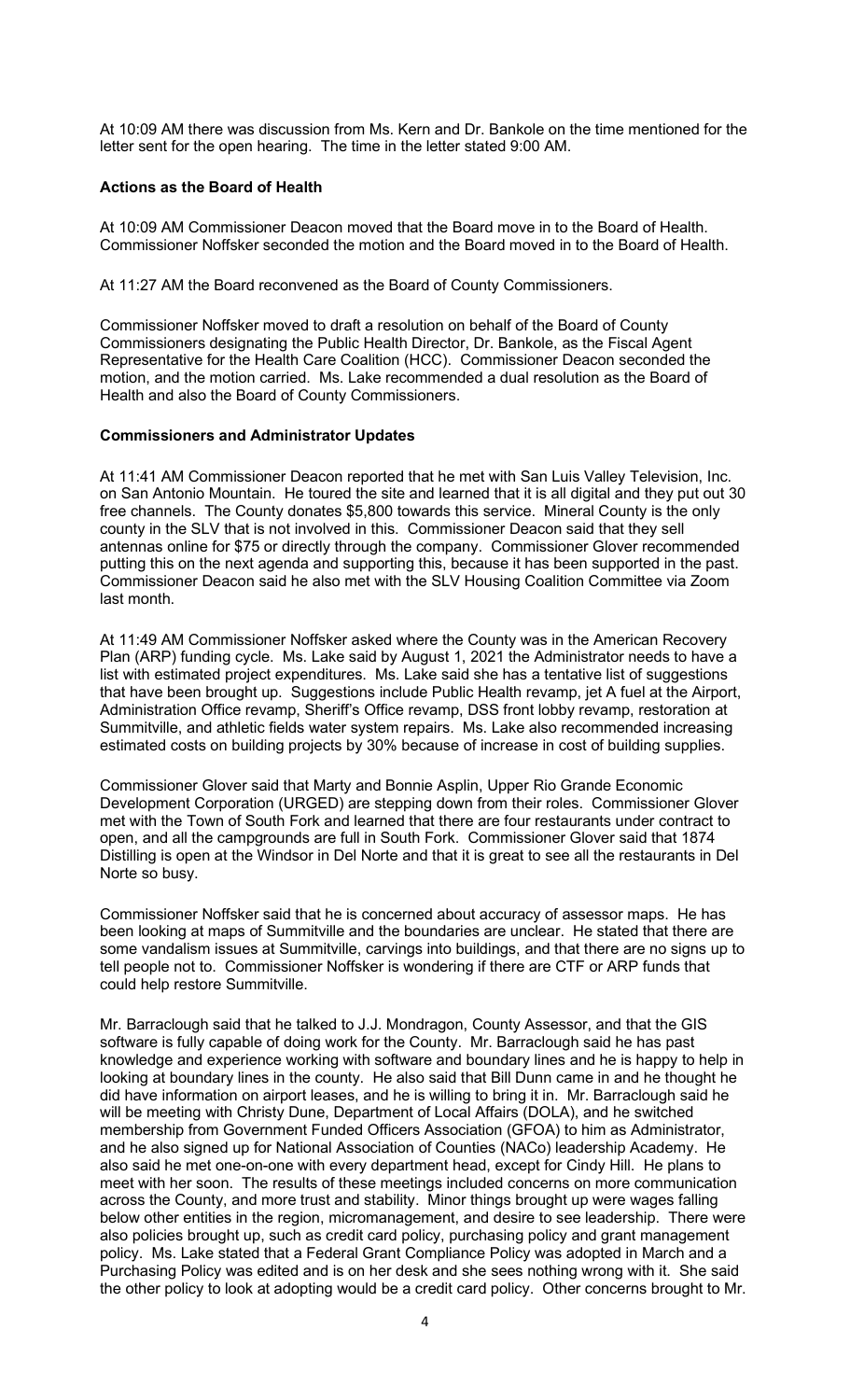Barraclough's attention were invoices being paid in a timely manner, and not having pride with employees that work for the County anymore. The department heads said that they want to see that again. Commissioner Glover said he met with the Sheriff's Department and discussed the WEX fuel credit cards and the possibility of increasing the limit, or paying it right away. Ms. Lake said the County can look in to paying it forward. Commissioner Glover said that they need to find out if DSS and Sheriff's Department are separate or on the same WEX fuel account. He also said that Human Resources is working with Tyler Technology to calculate sick time correctly. Commissioner Glover stated that there is longevity with County employees and he mentioned there are several that have been working for the County 30-55 years. Mr. Barraclough said he was blown away by the longevity of employees in DSS and the Road and Bridge Department. Ms. Lake stated the importance of individuals within the County participating in their own professional associations and that this will bolster moral and the presence of the County. Mr. Barraclough said the morale and devotion of employees is that they are here for the people. He said in general people want to see the County be successful and they want to look constituents in the eye. Mr. Barraclough said he also met with Suzanne Benton, Gigi Dennis and URGED and he was encouraged, and knows they have a wealth of information to share with him.

At 12:30 PM Commissioner Noffsker moved to adjourn the meeting. Commissioner Deacon seconded the motion, and the meeting was adjourned.

 $\mathcal{L}_\text{max}$  and  $\mathcal{L}_\text{max}$  and  $\mathcal{L}_\text{max}$  and  $\mathcal{L}_\text{max}$  and  $\mathcal{L}_\text{max}$  and  $\mathcal{L}_\text{max}$ 

Attest:

Gene Glover **Aubrey Pargin** Controller Aubrey Parain Aubrey Pargin Chairman of the Board Clerk of the Board

### COUNTY COMMISSIONERS' PROCEEDINGS

| State of Colorado    |     |  |
|----------------------|-----|--|
|                      | SS. |  |
| County of Rio Grande |     |  |

The Rio Grande County Board of Commissioners met in regular session on July 28, 2021. The meeting was called to order by Chairman Gene Glover at 9:01 AM. A prayer was led by Commissioner John Noffsker and the Pledge of Allegiance was said.

Present were Commissioner Gene Glover, Commissioner John Noffsker, Commissioner Scott Deacon, County Administrator Craig Barraclough, County Attorney Nancy Lake, and Clerk of the Board Aubrey Pargin.

# Agenda Approval

At 9:02 AM Commissioner Noffsker moved to approve the agenda. Commissioner Deacon seconded the motion, and the motion carried.

#### Public Comment

At 9:02 AM Chairman Glover asked if there was any public comment, and there was none.

#### Consent Agenda

- Approval of minutes of past meetings: June 29, 2021 BOH, June 30, 2021 BOCC, and July 14, 2021 BOCC
- Approval of Accounts Payable
- Approval of Payroll Report
- Approval of Veterans Report
- Approval of Financials
- Airport Lease Tom Haefeli
- Approval of Critical Care Time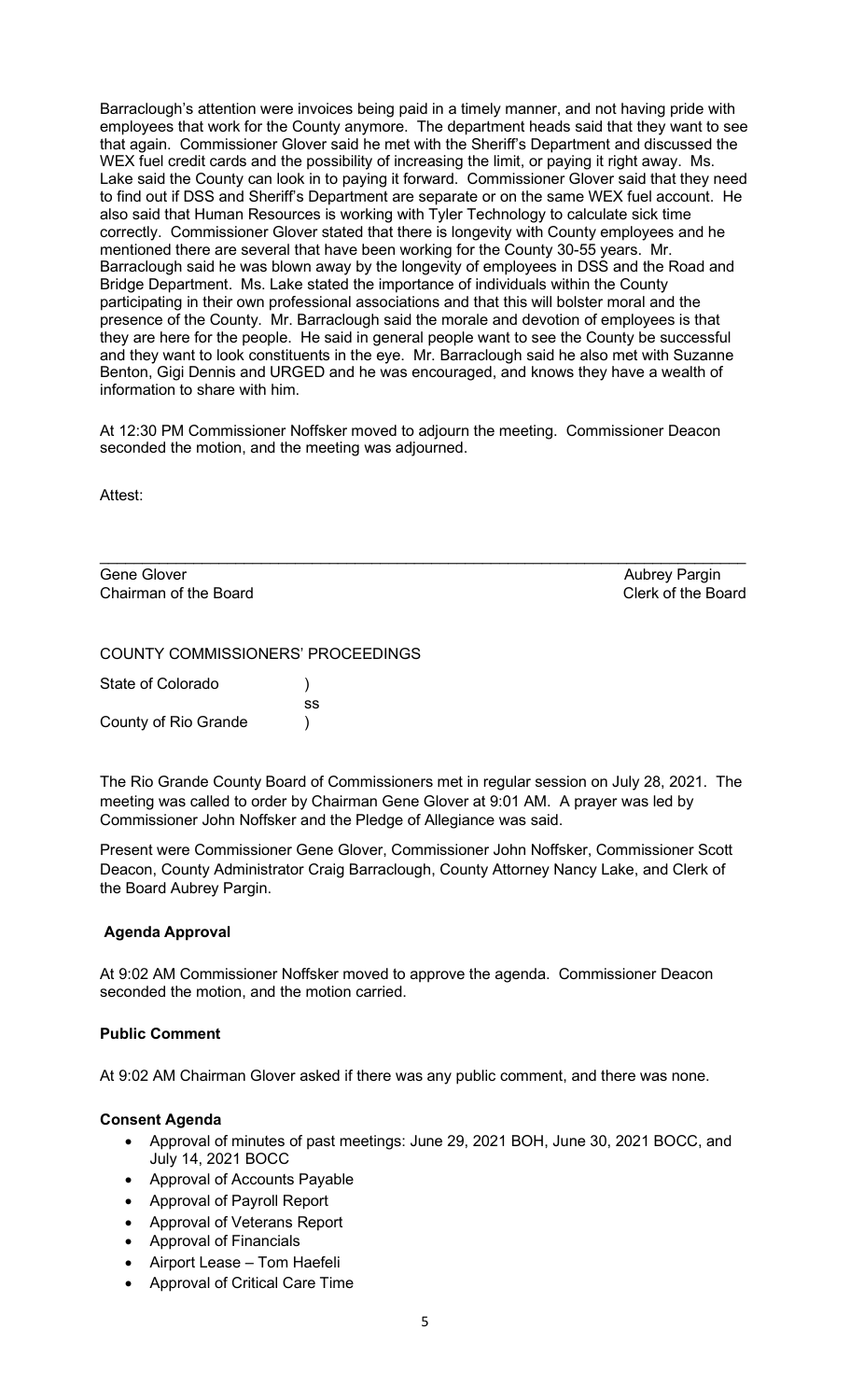At 9:02 AM Commissioner Noffsker stated that he had a question on "Critical Care Time" so asked to move it to later on in the meeting when Deborah Entz, Human Resources is present. Commissioner Deacon moved to approve the Consent Agenda with the change of the date to July 14, 2021 BOCC minutes instead of July 1, 2021 BOCC minutes, and also to move Critical Care Time until later on in the meeting. Commissioner Noffsker seconded the motion, and the motion carried.

| Vender                                    | Amount    |
|-------------------------------------------|-----------|
| AIRGAS USA, LLC                           | 439.29    |
| ALAMOSA CO NURSING SVC                    | 7,498.40  |
| ALAMOSA COUNTY                            | 315.00    |
| AMERICAN PLANNING ASSOC                   | 236.00    |
| <b>AMY RENTERIA</b>                       | 33.75     |
| <b>AUBREY PARGIN</b>                      | 500.00    |
| AVENU HOLDINGS, LLC                       | 3,306.21  |
| <b>BRENTON WILLIAMS</b>                   | 141.30    |
| <b>BUSINESS SOLUTIONS LEASING, INC</b>    | 86.10     |
| CATA-CO ASSN TAX APPRAISERS               | 770.00    |
| <b>CENTURYLINK</b>                        | 482.59    |
| <b>CIELLO POWERED BY SLVREC</b>           | 1,917.98  |
| <b>CLEANING SOLUTIONS</b>                 | 5,265.28  |
| <b>CO.BUREAU OF INVESTIGATIO</b>          | 367.50    |
| COLORADO ASSESSOR'S ASSOC                 | 400.00    |
| <b>COLORADO PUBLIC HEALTH ASSOCIATION</b> | 1,895.00  |
| <b>CONEJOS COUNTY NURSING</b>             | 733.26    |
| <b>COSTILLA COUNTY PUBLIC</b>             | 1,219.09  |
| <b>DEE KESSLER</b>                        | 2,025.00  |
| DIGITCOM ELECTRONICS, INC                 | 60.00     |
| <b>DIRECT TV</b>                          | 195.99    |
|                                           |           |
| DP AG SERVICES                            | 232.30    |
| <b>ESMERALDA AGUILERA</b>                 | 22.95     |
| <b>FASTENAL</b>                           | 105.00    |
| <b>FIRST BANKCARD</b>                     | 8,621.50  |
| FORESTRY SUPPLIERS, INC.                  | 1,056.31  |
| <b>GCR TIRE CENTER / TDS</b>              | 537.00    |
| <b>GOBINS, INC</b>                        | 80.88     |
| <b>GREAT AMERICA FINANCIAL</b>            | 140.90    |
| <b>GUNBARREL STATION, INC</b>             | 236.00    |
| HAYNIE'S INC.                             | 496.84    |
| <b>HOLMAN LANDSCAPE AND IRRIGATION</b>    | 818.92    |
| <b>INLAND TRUCK PARTS &amp; SERVICE</b>   | 96.40     |
| JADE COMMUNICATIONS, LLC                  | 186.96    |
| <b>JAN DOCTOR</b>                         | 44.91     |
| <b>JEAN BORREGO</b>                       | 5,334.43  |
| <b>JERRY GALLEGOS</b>                     | 55.40     |
| <b>KD KLENE</b>                           | 95.06     |
| KIMRAD TRANSPORT LP                       | 17,910.15 |
| <b>LAWSON PRODUCT INC</b>                 | 139.40    |
| LEDS, LLC                                 | 2,904.00  |
| LENCO WEST, INC                           | 36.00     |
| <b>LEROY A ROMERO</b>                     | 150.00    |
| LOWE'S PAY AND SAVE, INC                  | 54.49     |
| McKESSON MEDICAL-                         | 22.29     |
| MICHAEL MITCHELL                          | 65.30     |
| MOBILE RECORD SHREDDERS, LLC              | 28.00     |
| MONTE VISTA COOPERATIVE                   | 275.82    |
| MYERS BROTHERS TRUCK AND TRACTOR,         |           |
| <b>INC</b>                                | 6.86      |
| PAULINE MADDOX                            | 30.00     |
| PNS COLORADO, LLC                         | 3,566.10  |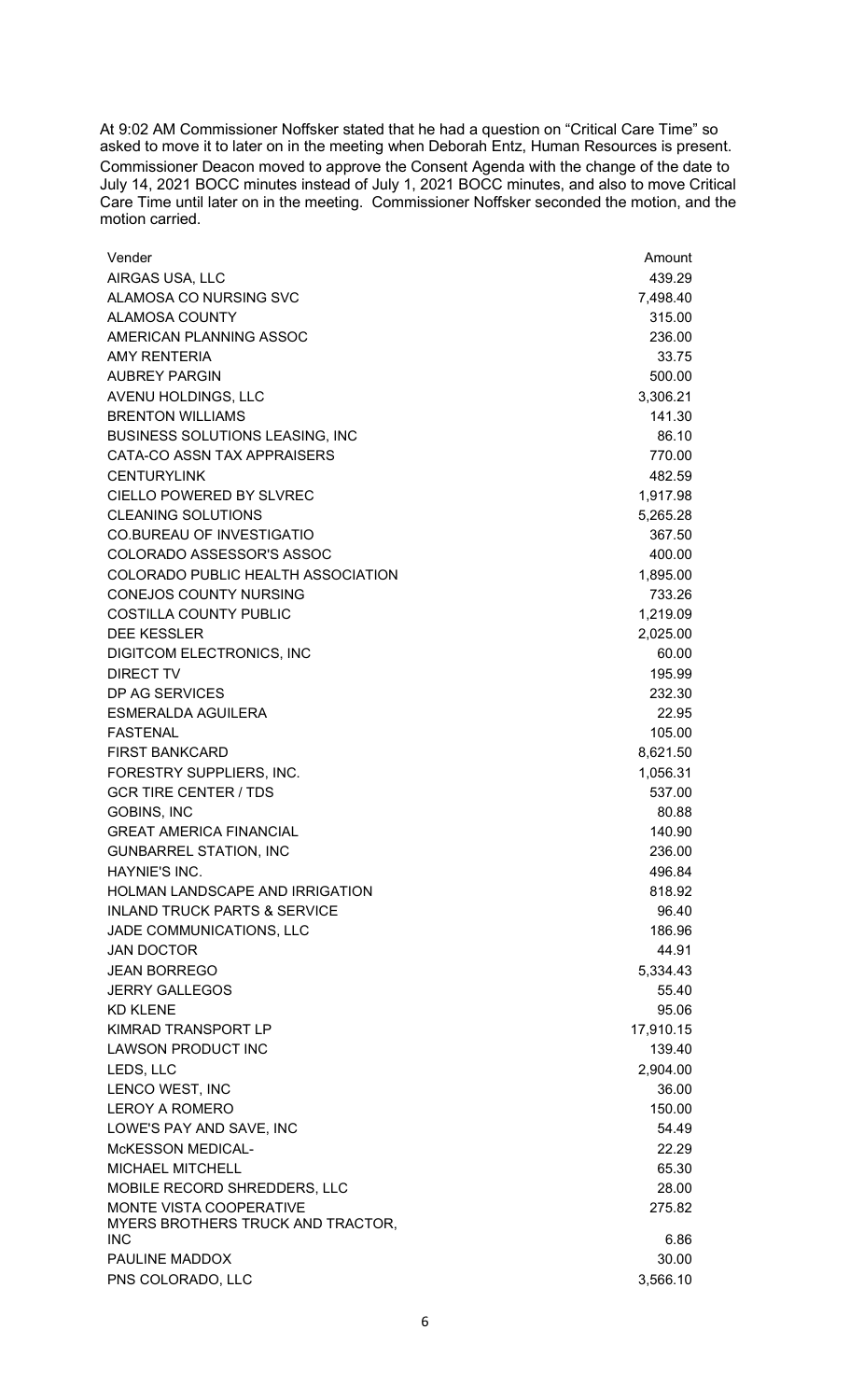| PRO COM, LLC                     | 111.00    |
|----------------------------------|-----------|
| PSYCHOLOGICAL RESOURCES          | 135.00    |
| <b>RIO GRANDE COUNTY</b>         | 2,448.44  |
| <b>RIO GRANDE HOSPITAL</b>       | 119.25    |
| ROCKY MOUNTAIN PLUMBING          | 87.81     |
| S & S DISTRIBUTION, INC          | 58.00     |
| SAGUACHE COUNTY JAIL             | 1,125.00  |
| SLV AUTO REPAIR, LLC             | 644.81    |
| <b>SLV PARTS, INC</b>            | 619.44    |
| <b>SLV REC</b>                   | 809.00    |
| <b>SOUTH FORK LUMBER</b>         | 15.21     |
| <b>STAPLES BUSINESS CREDIT</b>   | 793.65    |
| STATE OF COLORADO                | 327.25    |
| <b>SUMMIT MARKET</b>             | 661.70    |
| <b>TOP VALUE</b>                 | 37.93     |
| <b>TOWN OF DEL NORTE</b>         | 711.76    |
| <b>TRACKER SOFTWARE CORP.INC</b> | 485.00    |
| <b>VALERO MARKETING</b>          | 80,704.95 |
| <b>VALLEY COURIER</b>            | 284.40    |
| VALLEY LOCK AND SECURITY, INC    | 195.00    |
| <b>VARIDESK, LLC</b>             | 460.00    |
| VAXCARE, INC                     | 233.42    |
| <b>WAGNER EQUIPMENT</b>          | 29,280.10 |
| WALL, SMITH, BATEMAN, INC        | 3,500.00  |
| WORLD FUEL SERVICES, INC         | 14,504.15 |
| <b>WSB COMPUTER SERVICES</b>     | 3,406.00  |
|                                  |           |

# 2,448.44 80,704.95 29,280.10  $3,500.00$ 14,504.15 212,996.18

# RIO GRANDE COUNTY 2020

|                                      | Annual       |
|--------------------------------------|--------------|
| <b>Primary Position</b>              | Wages        |
| <b>Commissioner - Elected</b>        | \$60,654.00  |
| <b>Commissioner - Elected</b>        | \$60,654.00  |
| <b>Commissioner - Elected</b>        | \$58,038.96  |
| <b>County Administrator</b>          | \$85,903.58  |
| <b>Human Resources Director</b>      | \$57,761.60  |
| <b>Executive Admin Assistant/AP</b>  | \$42,473.60  |
| <b>Finance Manager</b>               | \$65,894.40  |
| <b>Inturium Accountant</b>           | \$114,400.00 |
| <b>Land Use</b>                      | \$52,457.60  |
| <b>Clerk</b>                         | \$30,846.40  |
| Land Use/Bldg Insp                   | \$71,094.40  |
| PT Bldg Inspector                    | \$6,075.00   |
| Clerk - Elected                      | \$58,038.96  |
| <b>Clerk</b>                         | \$28,080.00  |
| Clerk                                | \$28,620.80  |
| <b>Deputy Clerk</b>                  | \$51,563.20  |
| <b>Clerk</b>                         | \$28,620.80  |
| <b>Clerk</b>                         | \$31,512.00  |
| <b>Clerk</b>                         | \$35,963.20  |
| Appraiser - 11                       | \$35,110.40  |
| <b>Assessor - Elected</b>            | \$58,038.96  |
| <b>Clerk</b>                         | \$35,110.40  |
| <b>Clerk</b>                         | \$37,190.40  |
| Appraiser - 11                       | \$35,110.40  |
| Appraiser - 12                       | \$45,011.20  |
| <b>Clerk</b>                         | \$29,138.20  |
| <b>Clerk</b>                         | \$31,395.00  |
| Deputy Treasurer                     | \$31,904.60  |
| <b>Treasurer - Elected</b>           | \$58,038.96  |
| Maintenance                          | \$27,643.20  |
| Maintenance                          | \$46,238.40  |
| <b>Records Management Specialist</b> | \$33,363.20  |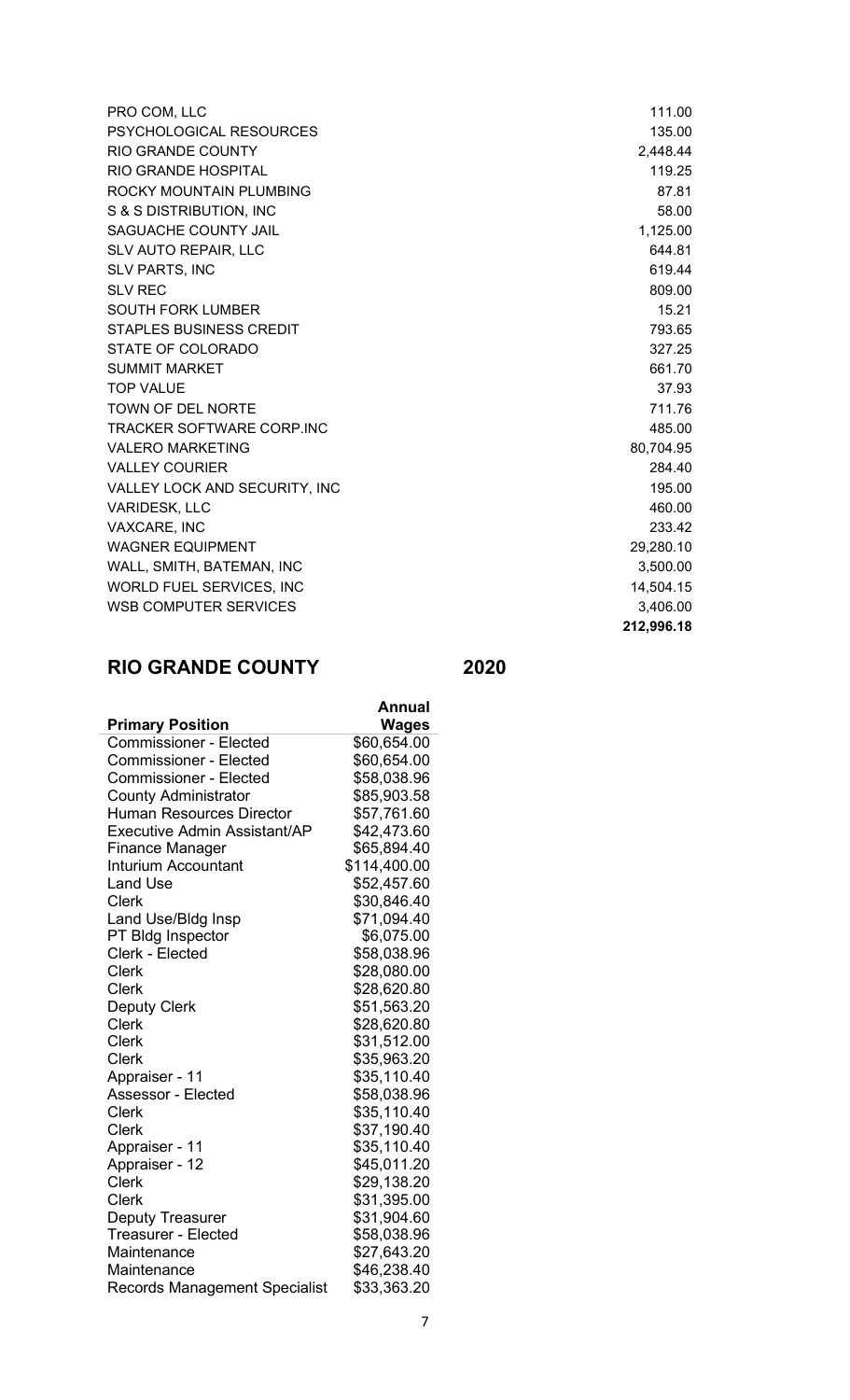| Deputy Officer - 11                  | \$37,190.40 |
|--------------------------------------|-------------|
| Deputy Officer - 11                  | \$37,190.40 |
| Deputy Officer - 11                  | \$37,190.40 |
| Office Manager - Sheriff's Office    | \$40,268.80 |
| Undersheriff                         | \$56,307.26 |
| Lieutenant                           | \$50,668.80 |
| <b>Civil Process Server</b>          |             |
|                                      | \$49,940.80 |
| Investigator                         | \$41,745.60 |
| Deputy Officer - 11                  | \$37,190.40 |
| Deputy Officer - 10                  | \$40,268.80 |
| Deputy Officer - 11                  | \$37,190.40 |
| Sheriff - Elected                    | \$77,775.00 |
| Deputy Officer - 11                  | \$40,164.80 |
| <b>Records Management Specialist</b> | \$32,739.20 |
| Deputy Officer - 12                  | \$41,662.40 |
| Deputy Officer - 11                  | \$40,955.20 |
| Investigator                         | \$43,388.80 |
| <b>Detention Lieutenant</b>          | \$50,668.80 |
| Jail Administrator                   |             |
|                                      | \$58,739.20 |
| Dispatcher/Detention Officer - 8     | \$32,739.20 |
| Dispatcher/Detention Officer - 8     | \$30,908.80 |
| Dispatcher/Detention Officer - 8     | \$31,512.00 |
| Dispatcher/Detention Officer - 8     | \$30,908.80 |
| Dispatcher/Detention Officer - 8     | \$36,732.80 |
| Dispatcher/Detention Officer - 8     | \$36,025.60 |
| <b>Jail Nurse</b>                    | \$74,068.80 |
| Dispatcher/Detention Officer - 8     | \$32,739.20 |
| <b>Jail Cook</b>                     | \$33,196.80 |
| Dispatcher/Detention Officer - 8     | \$37,440.00 |
| Dispatcher/Detention Officer - 8     | \$31,512.00 |
| <b>Jail Cook</b>                     |             |
|                                      | \$33,196.80 |
| Dispatcher/Detention Officer - 8     | \$37,440.00 |
| Dispatch/Detention Officer -9        | \$39,603.20 |
| Dispatcher/Detention Officer - 8     | \$33,363.20 |
| Dispatch/Detention Officer - 10      | \$42,660.80 |
| Dispatcher/Detention Officer - 8     | \$38,168.00 |
| Jail Doctor                          | \$10,400.00 |
| Dispatcher/Detention Officer - 8     | \$36,732.80 |
| Deputy Officer - 11 Courthouse       | \$41,745.60 |
| Security                             |             |
| Deputy Officer - 10 Courthouse       | \$35,880.00 |
| Security                             |             |
| Deputy Officer - Part Time           | \$20,716.80 |
| <b>Courthouse Security</b>           |             |
| <b>Emergency Manager</b>             | \$18,241.60 |
| Coroner - Elected                    | \$25,808.04 |
| <b>Deputy Coroner</b>                | \$13,213.20 |
| <b>Victim's Advocate</b>             | \$33,363.20 |
|                                      |             |
| <b>Veteran Office</b>                | \$17,940.00 |
| <b>Museum Director</b>               | \$26,395.20 |
| <b>Museum Staff - Part Time</b>      | \$22,877.40 |
| <b>Office Manager</b>                | \$39,395.20 |
| Equipment Operator - 10 - 4660       | \$40,872.00 |
| Equipment Operator - 10 - 4660       | \$57,990.40 |
| Equpment Operator 10 - 4660          | \$37,273.60 |
| Equpment Operator 10 - 4660          | \$37,273.60 |
| Welder                               | \$57,990.40 |
| Equpment Operator 10 - 4660          | \$37,273.60 |
| Equipment Operator - 10 - 4660       | \$56,867.20 |
| Equipment Operator - 12 - 4660       | \$54,683.20 |
| <b>Assistant Road Supervisor</b>     | \$63,502.40 |
| Mechanic                             | \$57,990.40 |
| Equipment Operator - 09 - 4660       | \$30,264.00 |
| Equipment Operator 10 - 4670         | \$49,795.20 |
| Equipment Operator - 09 - 4670       | \$33,300.80 |
| Equipment Operator 10 - 4670         | \$31,449.60 |
| Equipment Operator 12 - 4670         | \$57,990.40 |
|                                      |             |
| Equipment Operator 10 - 4670         | \$37,273.60 |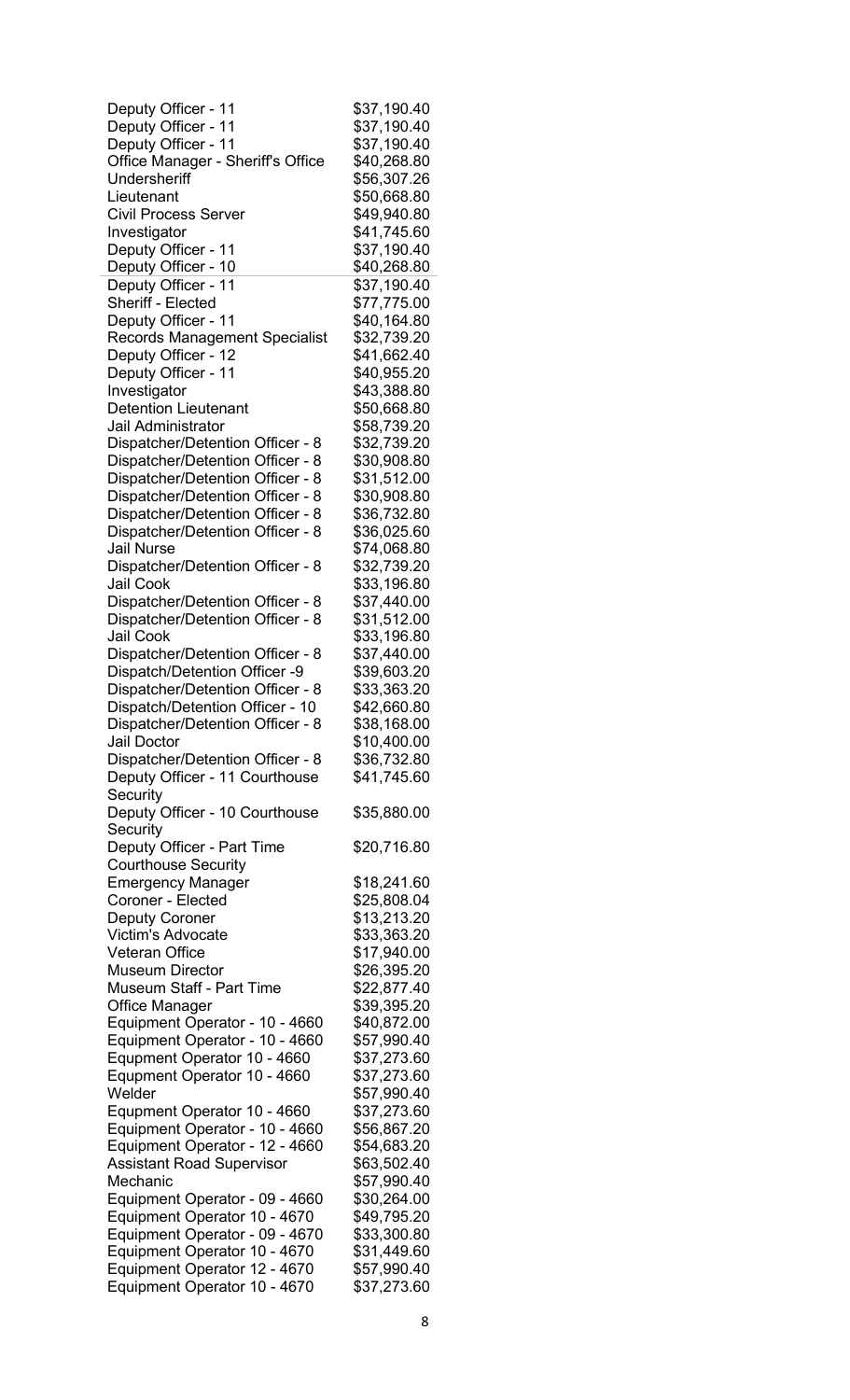| Equipment Operator 12 - 4670        | \$42,473.60 |
|-------------------------------------|-------------|
| Equipment Operator - 09 - 4670      | \$34,611.20 |
| Foreman - 13                        | \$61,256.00 |
| <b>R&amp;B Supervisor</b>           | \$92,904.86 |
| Equipment Operator 10 - 4670        | \$31,449.60 |
| <b>Office Manager</b>               | \$41,849.60 |
| Caseworker                          | \$43,758.00 |
| Case Manager - 10                   | \$30,556.50 |
| Case Manager - 10                   | \$30,556.50 |
| <b>Income Maint Tech</b>            | \$37,752.00 |
| Unit Supervisor - 12                | \$37,576.50 |
| <b>Income Maint Tech</b>            | \$33,637.50 |
| <b>Income Maint Tech</b>            | \$32,994.00 |
| Clerk/Typist/Secretary              | \$27,222.00 |
| Legal Technician                    | \$39,994.50 |
| Accountant                          | \$52,884.00 |
| <b>Director, Social Services</b>    | \$96,617.66 |
| Case Manager - 12                   | \$37,576.50 |
| Caseworker                          | \$38,961.00 |
| Legal Technician                    | \$30,556.50 |
| Case Manager - 12                   | \$42,198.00 |
| <b>Case Aid-Living Skills</b>       | \$28,372.50 |
| <b>Income Maint Tech</b>            | \$32,370.00 |
| Unit Supervisor - 13                | \$64,545.00 |
| <b>DSS Office Manager</b>           | \$35,470.50 |
| Unit Supervisor - 16                | \$53,820.00 |
| <b>Income Maint Tech</b>            | \$37,030.50 |
| Unit Supervisor - 16                | \$69,303.00 |
| Legal Technician                    | \$30,556.50 |
| Case Manager - 12                   | \$36,153.00 |
| Caseworker                          | \$40,501.50 |
| Clerk/Typist/Secretary              | \$25,233.00 |
| Legal Technician                    | \$40,774.50 |
| Unit Supervisor - 13                | \$40,501.50 |
| Unit Supervisor - 13                | \$53,118.00 |
| Unit Supervisor - 13                | \$62,068.50 |
| Caseworker                          | \$42,100.50 |
| Caseworker                          | \$38,961.00 |
| <b>Case Aid-Living Skills</b>       | \$32,448.00 |
| <b>Income Maint Tech</b>            | \$30,556.50 |
| <b>Income Maint Tech</b>            | \$31,141.50 |
| <b>Income Maint Tech</b>            | \$31,746.00 |
| <b>Income Maint Tech</b>            | \$32,994.00 |
| <b>Airport Manager</b>              | \$18,595.20 |
| PC Spray Operator                   | \$16,442.40 |
| PC Spray Operator                   | \$7,327.80  |
| PC Spray Operator                   | \$28,225.60 |
| PC Spray Operator                   | \$15,600.00 |
| <b>Pest District Supervisor</b>     | \$48,839.23 |
| <b>Public Health Director</b>       | \$92,913.60 |
| <b>Public Health Office Manager</b> | \$46,092.80 |
| PH Office Assistant - Fulltime      | \$31,512.00 |
| <b>Public Health Nurse</b>          | \$61,068.80 |
| <b>Grant Support Clerk</b>          | \$42,848.00 |
| <b>Public Health Nurse</b>          | \$52,312.00 |
| PH Case Manager                     | \$46,779.20 |

# Actions as the Board of Social Services

At 9:03 AM the Board moved in to the Board of Social Services.

At 9:09 AM the Board adjourned as the Board of Social Services and reconvened as the Board of County Commissioners

# County Official and Department Head Reports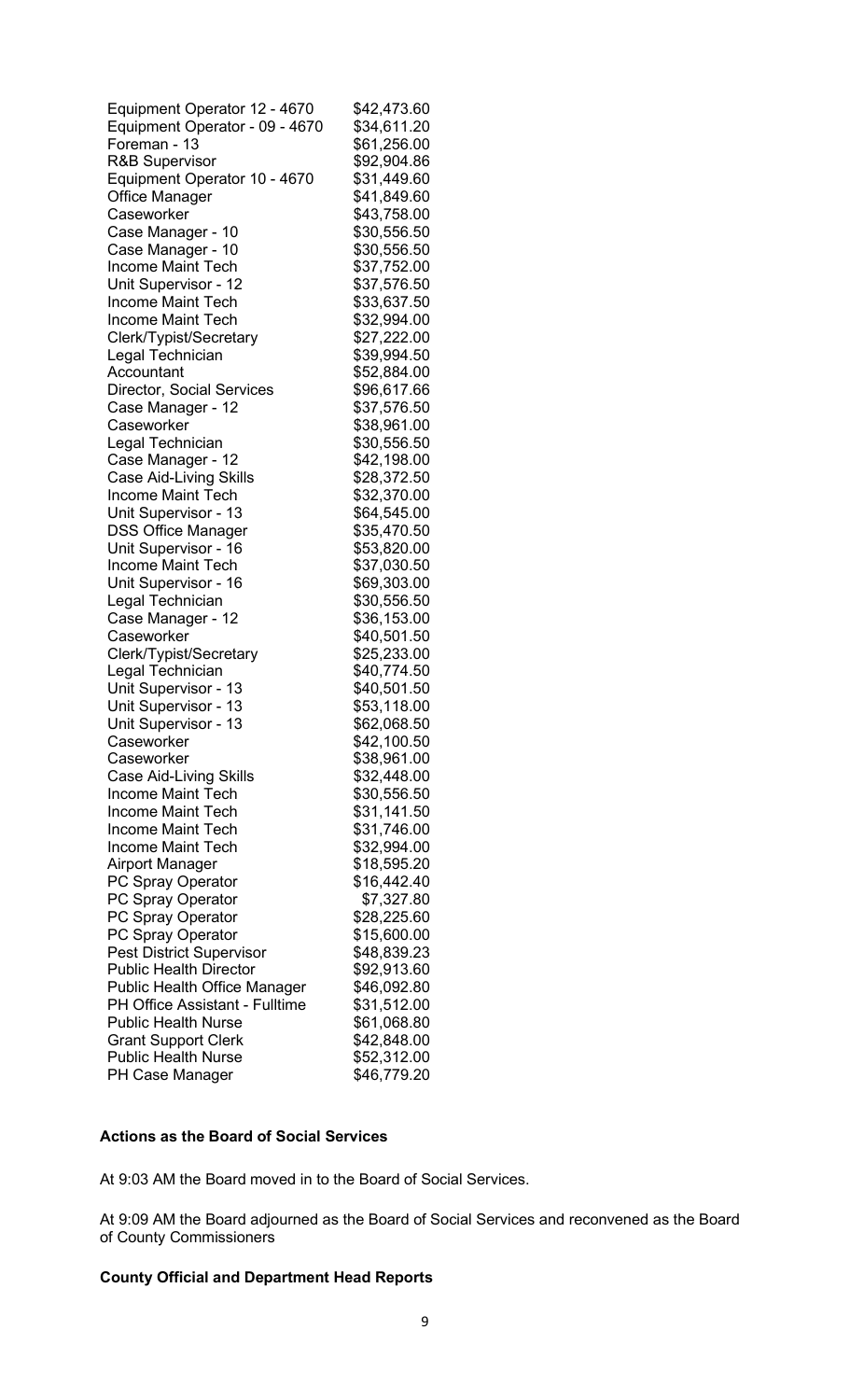Armando Ross, Weed and Pest District, dropped by a written report earlier in the morning but was not present to present his monthly report. Commissioner Glover said that Mr. Ross told him that starting next week he will start to lose some of his seasonal employees, and that he has a couple big contracts that still need completed.

At 9:11 AM Dixie Diltz, Department of Land Use, was present to give her monthly report. Ms. Diltz said that in the month of June there were two new boundary camping permit applications received and approved, and five new lot consolidation applications received and being processed. In addition, twelve site development reviews were completed for building permits. Ms. Diltz also said that there were two new short term rental applications received, seven renewals of short-term rental applications received, and five short term rental inspections completed. Three renewal letters were sent to short term rental owners whose permits expire in June. Ms. Diltz said there were seven new land use code violations reported to her: two were camping on vacant private property without a camping permit, two were blight and trash on private property, one was signs in road right-of-way, one was a vacant dilapidated mobile home and one was a trash pit and illegal burning on private property. Ms. Diltz said that she has tried to contact property owner of the abandoned mobile home in Monte Vista for the last two years, but the letters have come back to her. Her next step may be to post a notice on the property. Ms. Lake stated that the County can publish an open letter. Ms. Diltz reported that there are four violations pending that are awaiting compliance. There are currently five other pending violations that have been turned in to Ms. Lake, and site visits and follow-up have been completed on these violations.

Ms. Diltz worked on drafting amendments to the Land Use Codebook for discussion at a work session. She spoke with T.J. Dlubac from CPS On-Call Services. He has provided the County with an initial estimate to assist with the review and formatting of amendments to the codebook. This initial estimate is approximately \$3,000 and will come out of the "Professional Services" line item of the Land Use budget. Ms. Diltz asked the Board for permission to use Mr. Dlubac for services to update the codebook. Commissioner Glover said that it was okay since he already has the information. Ms. Lake stated that Ms. Diltz did a very thorough job of documentation in the case that went to court that Monday and she wanted Ms. Diltz to receive some recognition for her great work.

At 9:20 AM Deborah Entz, Human Resources, was present to ask for the Board's approval to change the Rio Grande County Annual Transfer Leave Policy. Ms. Entz stated that the Policy currently says "In January of each year", and she is proposing for it to read "At any time of the year" that donations will be accepted in to the Critical Care Bank. Commissioner Noffsker stated concerns on whether it will increase the liability of the County, the fiscal impact of this change, and asked that once it is donated if it can it be tracked. Ms. Entz said she would be happy to give Commissioner Noffsker an Excel spreadsheet of the Critical Care Bank funds from back in 2006 to present. Mr. Barraclough said he will get with the Finance Department and they can look at how it can be tracked. Ms. Lake read Resolution 2021-24, a resolution authorizing the change of the Rio Grande County Annual Leave Transfer Policy, aloud. Commissioner Noffsker stated his concerns on there not being a "therefore" statement in the resolution. Commissioner Noffsker moved to approve Resolution 2021-24, a resolution authorizing the change of the Rio Grande County Annual Leave Transfer Policy, with the change of wording in the resolution to a "therefore" statement. Commissioner Deacon seconded the motion, and the motion carried.

**BORE 1859**  $2<sup>195</sup>$   $10443634$  OR

#### RESOLUTION NO 2021 - 26

1100443634<br>Led for Record in<br>1 GRANDE<br>NDY HILL, RECORDE RECORDER At 08:39 am.<br>00<br>605 Pase 1039 - 1039

#### A RESOLUTION AUTHORIZING THE CHANGE OF THE RIO GRANDE COUNTY ANNUAL LEAVE TRANSFER POLICY

WHEREAS, The original Policy states; In January of each year the County will accept donations into the Critical Care Bank. Each full-time County employee or fulltime employee wishing to donate to the bank would submit an Intent to Donate Annual Leave up to 5 days per calendar year as long as the employee keeps a total of 5 days of annual Leave on the records for their own use.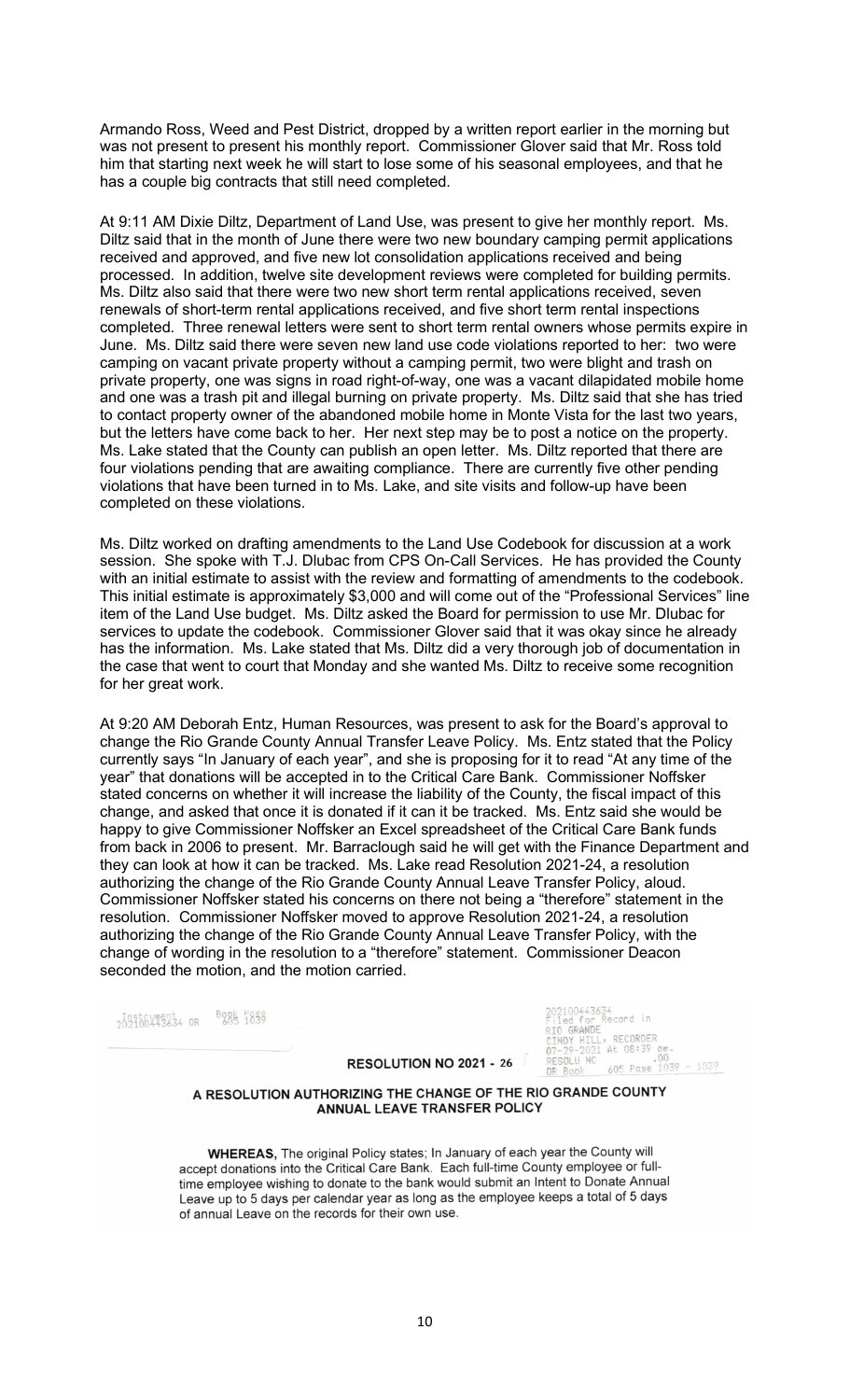**WHEREAS.** The Board of County Commissioners believes that it is in the best interest of its employees that the Policy should read; At any time of the year the County will accept donations into the Critical Care Bank. Each full-time County employee or full-time employee wishing to donate to the bank would submit an Intent to Donate Annual Leave up to 5 days per calendar year as long as the employee keeps a total of 5 days of annual Leave on the records for their own use.

THEREFORE, All full-time County employees may donate, up to 5 days, annual leave time to the Critical Care Bank at any time during the year.

THE FOREGOING Resolution was offered by Commissioner  $\sqrt{\sqrt{f_s k}}$ seconded by Commissioner and passed by the following votes<br>by the of the Board of County Commissioners at a meeting of said Board on the  $23^{\frac{14}{2}}$ day of July 2021.

X Yes

VOTES:

**Commissioner Deacon: Commissioner Glover Commissioner Noffsker** 

**No** No BOARD OF COUNTY COMMISSIONERS<br>Gene Glover, Chair

ATTES<sup>-</sup>

#### General Business

At 9:29 AM Sheriff Don McDonald was present to give his monthly report. He reported that it has been tough in his department due to personnel issues, and they have increased to 12-hour shifts. Sheriff McDonald stated that he hired someone the day before. He also said that House Bill 1250 is a statute change regarding Civil Liabilities, and that Senate Bill 1280 (bonding bill) has to be in place by October 1, 2021. Sheriff McDonald said that the washers have been ordered and that Van Iwaarden Builders came in to replace the wall and found out that the frames were bent so they are bringing in someone to work on the steel and door frames. He thinks they still should stay within budget. Sheriff McDonald said that they are looking at building assessments. A complete roofing estimate was done by a business out of Denver and it was \$469,000 because the roof was not put in right originally. An assessment from Aardvark Plumbing for the electrical and heating estimate was \$180,000. This update would ensure that 35 cubic feet of air per minute per inmate would be possible. His department received a grant from the Court for security. They are getting ready to sell the old vehicles (8 vehicles total). He stated that the mental health holding cell estimate is \$35,000. The cost for Douglas County to house our County's mental health inmate is \$59.42 a day. Sheriff McDonald would like to see the Live AFIS fingerprint and photo station replacement update eligible for the American Recovery Plan (ARP) funds. By upgrading this system, Sheriff McDonald said that his department would be able to keep civilian personnel easily separated from the inmates and this would keep the possibility of COVID-19 transfer between personnel to a minimum.

At 9:43 AM Larry Brown, Director of CSU Extension Office, was present to discuss a part-time 4-H Program Coordinator position. Mr. Brown stated that this position could potentially be a position that each county hires that is a liaison between the County and the 4-H Extension Agent. Right now, the Extension Agent has to cover six counties and this is very difficult for a single agent to effectively serve all of these counties. He stated that Mineral County has committed ARP funds for a "CSU hire" for this position. They are going to hire someone for 20 hours a week at \$18 an hour for about 9 months out of the year. This position would help recruit and enroll 4-H kids and would work throughout the year with school youth programs. Mr. Brown said that every county has their own approach as to how to hire these program coordinators. Mr. Barraclough voiced concerns that using grant monies can be temporary. Mr. Brown said that Mineral County is looking to hire a coordinator for three to four years. Commissioner Deacon stated that this is the future of our community. He said that every upstanding citizen he knows was involved in 4-H, and he believes 4-H builds character. Mr. Brown stated that there are so many opportunities for kids involved in 4-H and he thinks that the potential for the 4-H program to grow is phenomenal. He wants to see the enrollment numbers up, improvement on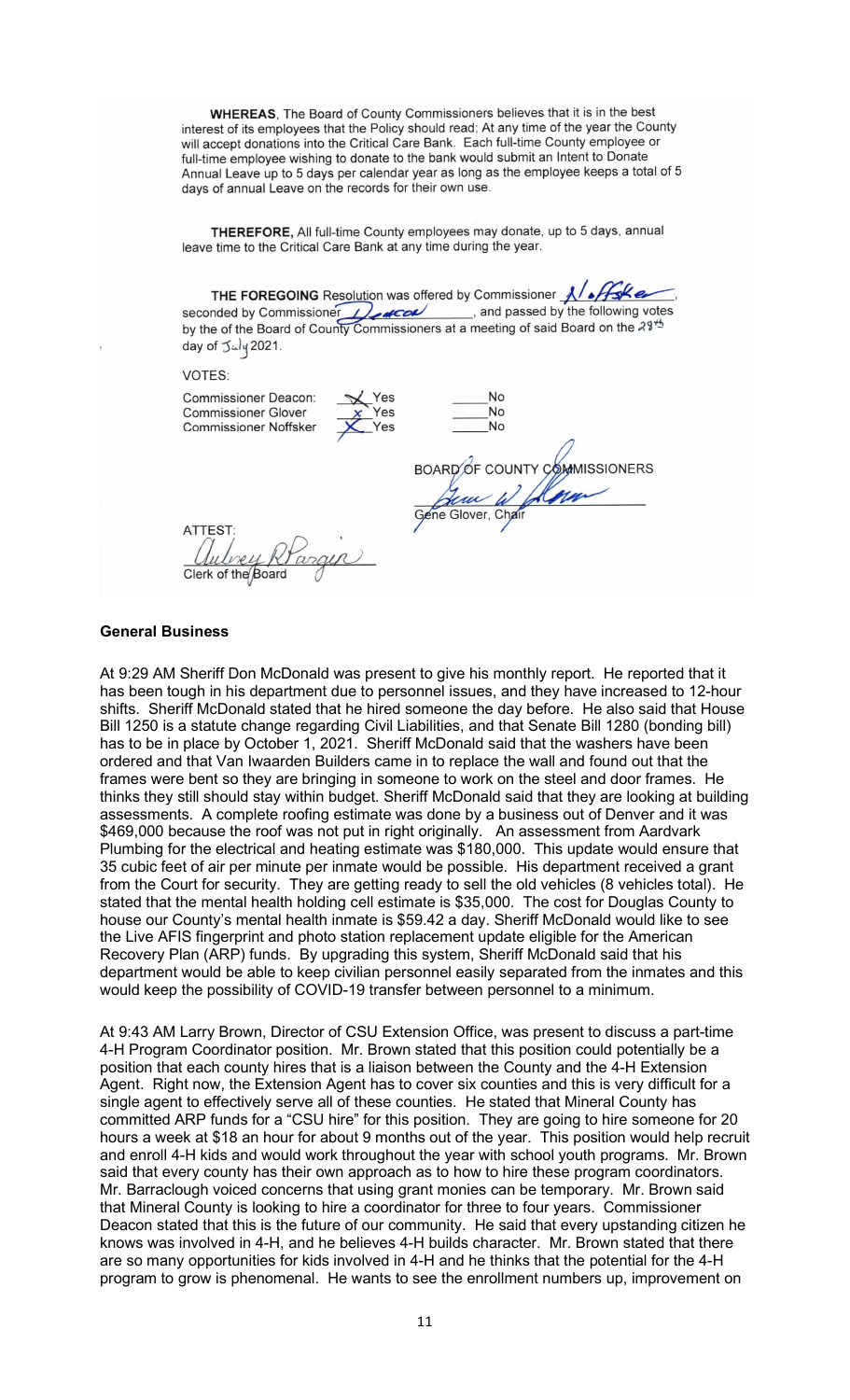retaining kids, and programs to prepare kids for the next step of their education. Mr. Brown said he is looking at a two-week time frame to commit to hire this position. He also asked that if this person is hired if their office space could be in the courthouse. Mr. Barraclough said that the ARP list has not been prioritized yet. Commissioner Glover said he would like to give a verbal commitment today. Commissioner Noffsker stated that the County should not commit if they do not know where they are on their budget. Commissioner Glover said that he is 100 percent behind this, just wants to make sure the money is there. Mr. Brown said that he has been in contact with the CSU Board of Governors and they are allocating special funds for rural revitalization. Mr. Brown put a request in for another Extension Agent and a temporary Water Specialist. This Water Specialist would be a three-year hire to help conserve water in the SLV and help the farmers. He is also working on programs and speakers for the Ag Conference in February.

At 10:16 AM Grace Young, Patty Kelley, and Heather Heath, D-Mountain Park and Recreation District, were present to discuss the Recreation Center Feasibility Study. Ms. Young stated that they are hoping to build a Recreation Center for the community of Del Norte. They wrote to the Department of Local Affairs (DOLA) and received a grant of \$12,750 for a feasibility study for the community. They also received an architectural proposal from Ballard King Associates to complete the feasibility study and have also received an architectural proposal from Spencer Architecture Studio. Ms. Young stated that they are asking for \$3,750 from the Board, the Town of Del Norte, and the Tourism Board. Commissioner Glover asked if there was a commitment from anyone else yet. Commissioner Noffsker moved to commit \$3,750 to the D-Mountain Park and Recreation District feasibility study with a contingency that the other entities donate also. Commissioner Deacon seconded the motion, and the motion carried.

At 10:30 AM Megan Martinez, Administrative Coordinator District Attorney's Office – 12<sup>th</sup> JD, was present to give a monthly update and answer any questions from the Commissioners. Ms. Martinez stated that the new attorneys just attended the Structure Trial Technique School. She said that the Boulder County DA's office is handling the Baroz homicide case. Her office still needs to hire two attorneys. She also said that there is an over flow of media coming in from the body cameras so there is a very large work load in her office. Ms. Martinez also talked about the grants she applied for and received to help out her office with Victim's Advocates and Victim's Witness Advocates. Commissioner Noffsker asked if she is hearing the complaints that the Commissioners are. She said that her office is hearing these complaints. Ms. Martinez stated that low level traffic offenses and misdemeanors are being diverted. She is looking in to continuing to go aggressively after more grants to help with funding in her office. She also stated that in 2018 many cases did not go to court and then the pandemic happened, and then her office had a lot of turnovers, so they are trying to get everything back on track. Commissioner Glover asked her to keep the Commissioners informed. Ms. Martinez said they can discuss her budget August 11 or 25. She also thanked the Board for the updated security from the Sheriff's Office.

# Commissioners and Administrator Updates

At 10:41 AM Commissioner Noffsker stated that the San Luis & Rio Grande Railroad bankruptcy trustees are trying to get the property taxes reduced by half from 2019 forward. He also stated there is recreation potential for Summitville, and that he is frustrated that he cannot get a good quality map of Summitville.

Commissioner Glover said that he had a meeting with South Central Seniors and they signed a new IGA between Tri-County and South Central for kitchen use. He also said the land fill had 100 percent completion on their inspection and they are getting ready to open up a new pit. Commissioner Glover also said there is financial assurance for closing ahead of audit on land fill.

Mr. Barraclough met with George Dingfelder, Chief of Police, Monte Vista Police Department, and toured the new Ski-Hi facility. He also met with Christy Doon from DOLA. Mr. Barraclough said that he would like to have manager meetings every third Thursday and try to make the meetings as productive as possible. He said last time Employers Council was there to discuss salary surveys and the Department Heads thought that the meeting was very beneficial. Mr. Barraclough discussed the ARP potential project list that included twelve projects not including the 4-H Program Coordinator. He said that there is \$33,000 Conservation Trust Funds (CTF) left and there might be DOLA grant funds for the mental health cell. Commissioner Glover and Commissioner Noffsker stated that a work session needs to be set up as soon as possible to discuss the ARP funds/potential projects. Mr. Barraclough said that they are working on a Homeland Security Site Visit and trying to make sure they are on track for that. He said he will be also reaching out to Department Heads to look at Homeland Security Grants. He also stated